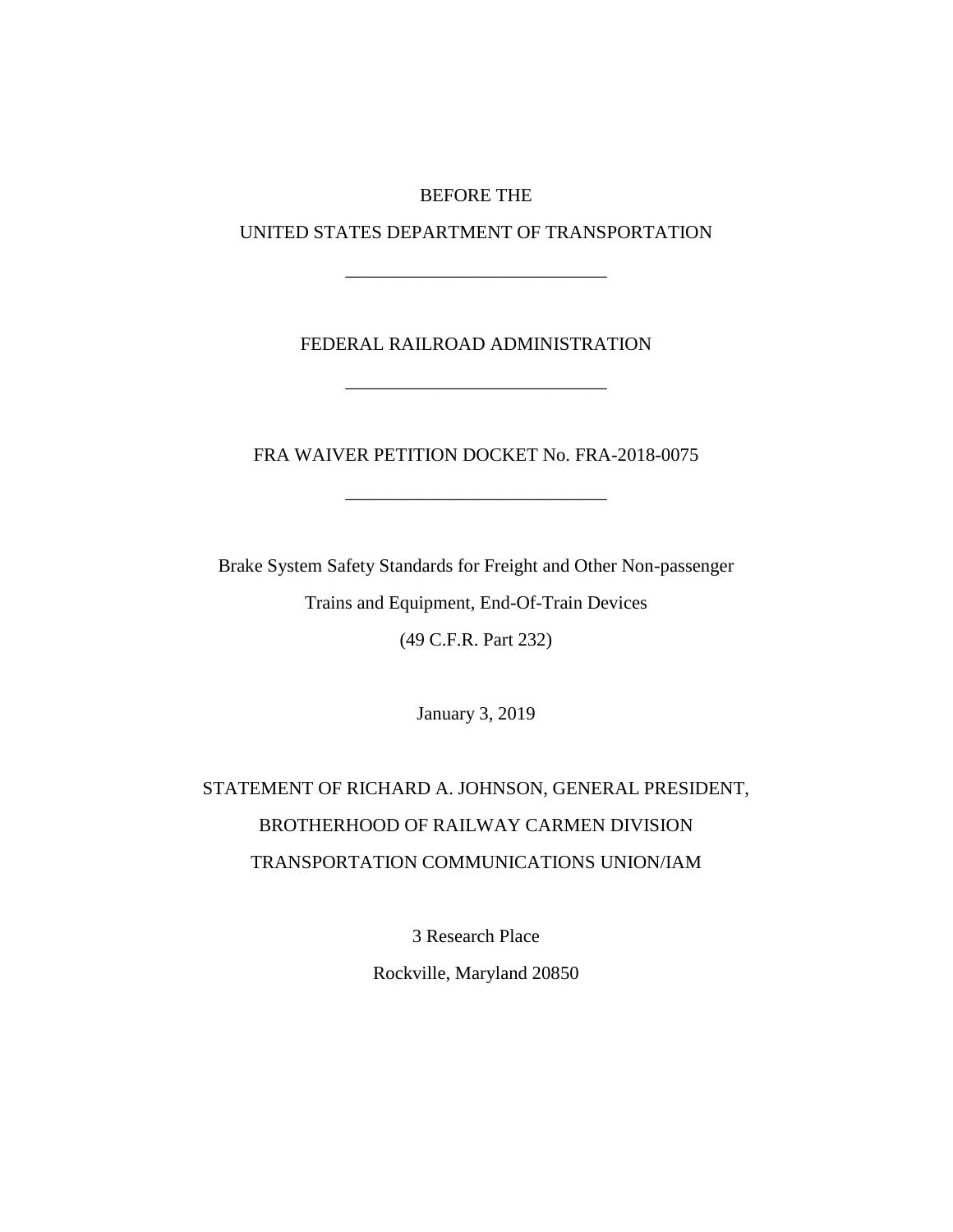### *I. Introduction.*

My name is Richard A. Johnson. I am the General President, Brotherhood Railway Carmen Division, Transportation Communications Union (BRC) and a National Vice President of the Transportation Communications Union (TCU/IAM). I have been a Carman for 48 years, beginning in 1971 on the former Milwaukee Road at Bensonville, Illinois, and I am personally familiar with the Federal Railroad Administration's (FRA) regulations that set forth safety standards for rail equipment.

BRC appreciates this opportunity to participate in the regulatory process, and brings to that process an enormous wealth of experience and practical knowledge in the area of railroad safety. Our experience has taught us that full compliance with FRA's safety regulations is the surest way to improve railroad safety and, to that end, BRC will address the safety and other issues raised by this petition for waiver. In addition, BRC also joins and supports the other comments filed by rail labor regarding this matter as well.

CSX Transportation (CSX) petitioned the Federal Railroad Administration (FRA) for a waiver of compliance from certain provisions of the Federal railroad safety regulations contained at 49 CFR part 232, Brake System Safety Standards for Freight and Other Non-Passenger Trains and Equipment; End of Train Devices. Specifically, CSX requests relief for certain trains from the requirements of section 232.205, Class I brake test-initial terminal inspection, and section 232.207, Class IA brake tests—1,000-mile inspection. For the reasons discussed below, BRC requests FRA deny CSX's petition for waver.

#### *II. Discussion.*

CSX's petition for waiver should be denied because the carrier has failed to show that the safety of both railroad workers and the general public will not decrease due to the requested relief. CSX requests an extension of the mileage limits for certain trains listed in Attachment A of its petition from 1,000 miles, as specified in sections 232.205 and 232.207, to 1,052 miles. CSX also requests that qualified persons (instead of qualified mechanical inspectors) be allowed to inspect these trains, and that these trains be allowed to make multiple pick-ups and set-outs. CSX states that allowing the identified trains to travel up to an additional 52 miles before completing the Class IA brake test will not compromise the safety of CSX operations, or increase the risk of an accident or incident, or jeopardize the safety of its employees or the general public.

The Power Brake regulations were last amended in 2001. (66 FR 4104) There, FRA issued revisions to the regulations governing the power braking systems and equipment used in freight and other non-passenger railroad train operations. These revisions included procedures for tests and inspections regarding extended haul trains under section 232.213. The trains that are covered by section 232.213 are permitted to go over 1,000 miles if they are designated as extended haul.

CSX does not want these trains designated as extended haul so that the carrier can avoid the requirements of section 232.213. Simply put, this is not adequate justification to support the waiver for certain trains from the requirements of section 232.205, Class I brake test-initial terminal inspection, and section 232.207 Class IA brake tests—1,000-mile inspection. Indeed,